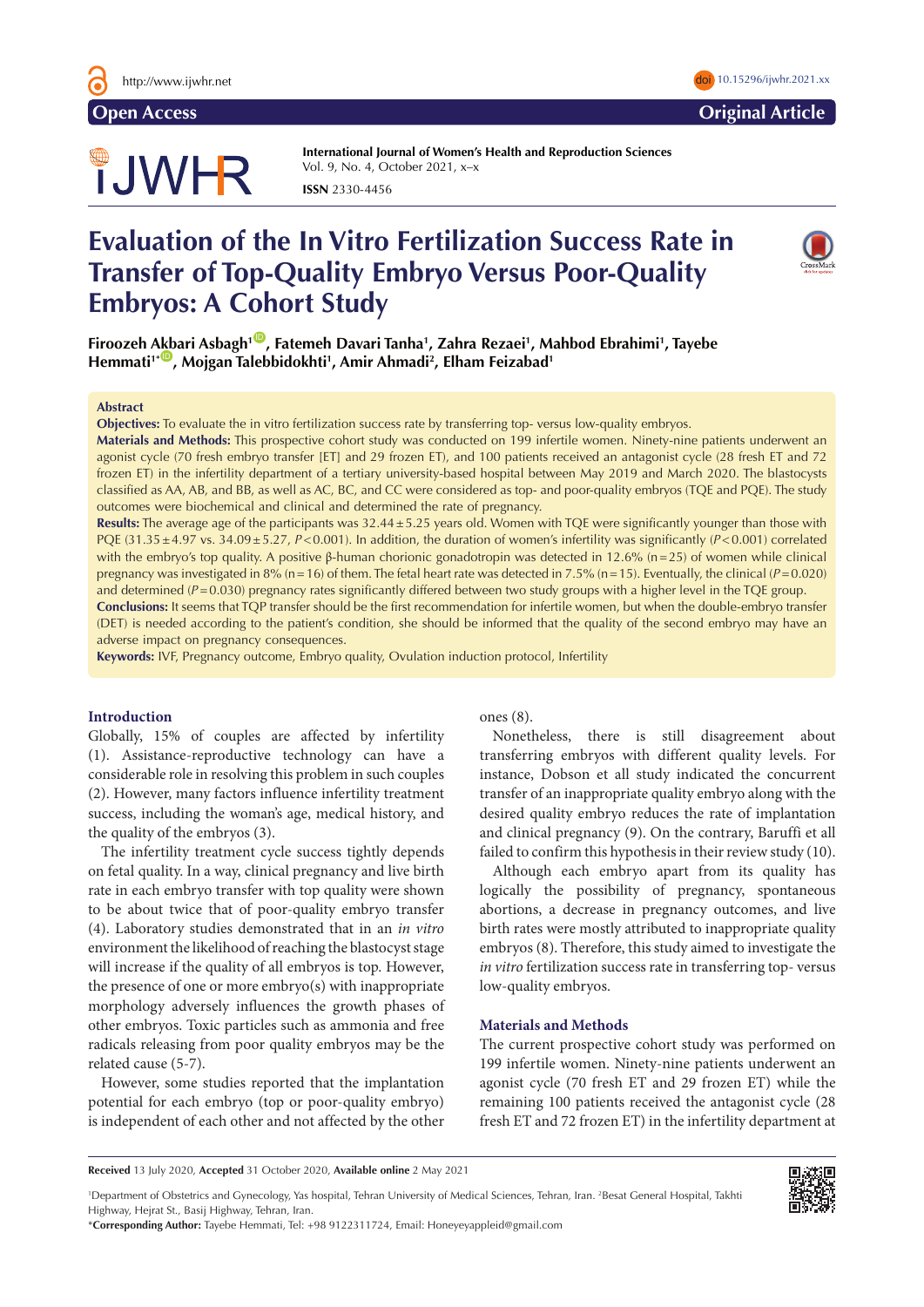### Key Messages

It is found that fetal quality is one of the most important factors of success in the infertility treatment cycle.

a tertiary university-based hospital between May 2019 and March 2020. All infertile women with each of infertility causes, who were candidates for the first or second times IVF treatment program, were participated in the study. Women having a genetic disorder in themselves or their partners and those with underlying diseases or chronic comorbidities including diabetes, hypertension, endocrine problems, and autoimmune diseases were excluded from the study. Further, patients withdrawing to participate at any time during the study were excluded from this study.

A detailed history of all patients was recorded based on the study aim. The hormonal studies were also recorded, including follicle-stimulating hormone (FSH), anti-Mullerian hormone (AMH), and estradiol (E2) measurements.

Standard long agonist protocol therapy was applied in a normal response woman who has a history of endometriosis. Moreover, the short antagonist protocol was considered in patients with polycystic ovary, the risk for ovarian hyperstimulation syndrome (AMH >4 ng/ mL), or reduced ovarian reserve (AMH <0.9 ng/mL).

Gonadotropin‐releasing hormone (GnRH) agonists (1 mg/d CinnaFact, CinnaGen Company, Iran) were initiated in the mid-luteal stage (7 days before the anticipated menstruation) in the long agonist protocol. transvaginal sonography (TVS) was done on the second or third day of the next menstruation although recombinant FSH (rFSH) was initiated based on the age, antral follicle count, and AMH if ET was lower than 5 mm and the ovarian follicle or cyst size was smaller than 10 mm.

In the antagonist protocol, the GnRH antagonist (cetrorelix) 250 mg/d subcutaneously, was initiated on the fifth day of the menstrual cycle and continued until the ovulation triggering day as a fixed strategy.

On the second or third day of the menstrual cycle, all patients underwent transvaginal ultrasonography. Then, the patients were checked by serial transvaginal ultrasonography, and the dose of gonadotropins was adjusted accordingly. The rFSH dosage was individually corrected according to each patient's ovarian response. Human chorionic gonadotropin (hCG, Ovitrelle, Merck Serono, Modugno, Italy) was subcutaneously prescribed 250 μg to stimulate ovulation when at least two follicles were  $\geq$ 18 mm and serum E2  $\geq$  was 500 pg/mL.

After 36 hours, oocytes were retrieved under general or spinal anesthesia. The intracytoplasmic sperm injection method was conducted for all cycles.

If ET was ≥6 mm, oral progesterone was described as 100 mg daily. Three days after progesterone administration, embryos were transferred using the American Society for Reproductive Medicine protocol.

According to Gardner et al (2004, the embryo grading system), the quality score of the embryos was A, B, or C. In this system, the embryos were ranked according to blastocyst growth stage from 3 to 6, and inner cell mass and trophectoderm (TE) types were as A, B, or C and A, B, or C, respectively (11). The blastocysts classified as AA, AB, and BB, as well as AC, BC, and CC were considered as top- and poor-quality embryos (TQE and PQE), respectively (9).

The transferred embryo count was based on the woman's age and her medical conditions, which ranged from 1 to 4 embryo(s).

The primary outcome was the number of participants who became pregnant during the study. ß-hCG was measured on the second week after embryo transfer. If ß-hCG was positive (considered as chemical pregnancy), TVS was conducted on the sixth and the seventh week after the embryo transfer for pregnancy sac observation (i.e., clinical pregnancy) and ultrasound-proven fetal heartbeat (considered as determined pregnancy), respectively.

# Statistical Analysis

All statistical analyses were performed using SPSS, version 24.0 (IBM, New York, USA), and a *P* value of less than 0.05 was determined as the level of statistical significance. An independent *t* test and non-parametric Mann-Whitney U-test were used to assess differences in the means. Finally, a chi-square test was applied to evaluate differences in proportions.

# **Results**

One hundred and ninety-nine infertile women were assessed for eligibility. Of these, 99 patients underwent an agonist cycle (70 fresh ET and 29 frozen ET) while 100 cases received the antagonist cycle (28 fresh ET and 72 frozen ET), the data of which are illustrated in Figure 1.

The average age of the patients was  $32.44 \pm 5.25$  years, which was  $32.29 \pm 5.51$  and  $32.58 \pm 5.00$  in fresh ET and frozen ET groups, respectively  $(P = 0.690)$ . The average of infertility duration was  $5.37 \pm 2.62$  years. All the study population's medical characteristics are provided in Table 1.

The decrease in ovarian reserve (29.1%) and endometriosis (16.5%) were the two most prevalent infertility causes in PQE while malefactor was the most prevalent factor in TQE, and this difference was significant in infertility causes (*P*<0.001).

Approximately 17% of women had a history of abortion. The mean of endometrium thickness was 9.08±1.27 with a range of 7 to 13 millimeters. There was no significant difference in endometrium thickness according to the treatment protocol  $(P=0.786)$ . The estradiol level, ovule, and the embryo counts were not significantly varied between the groups according to the treatment cycle type (Table 2).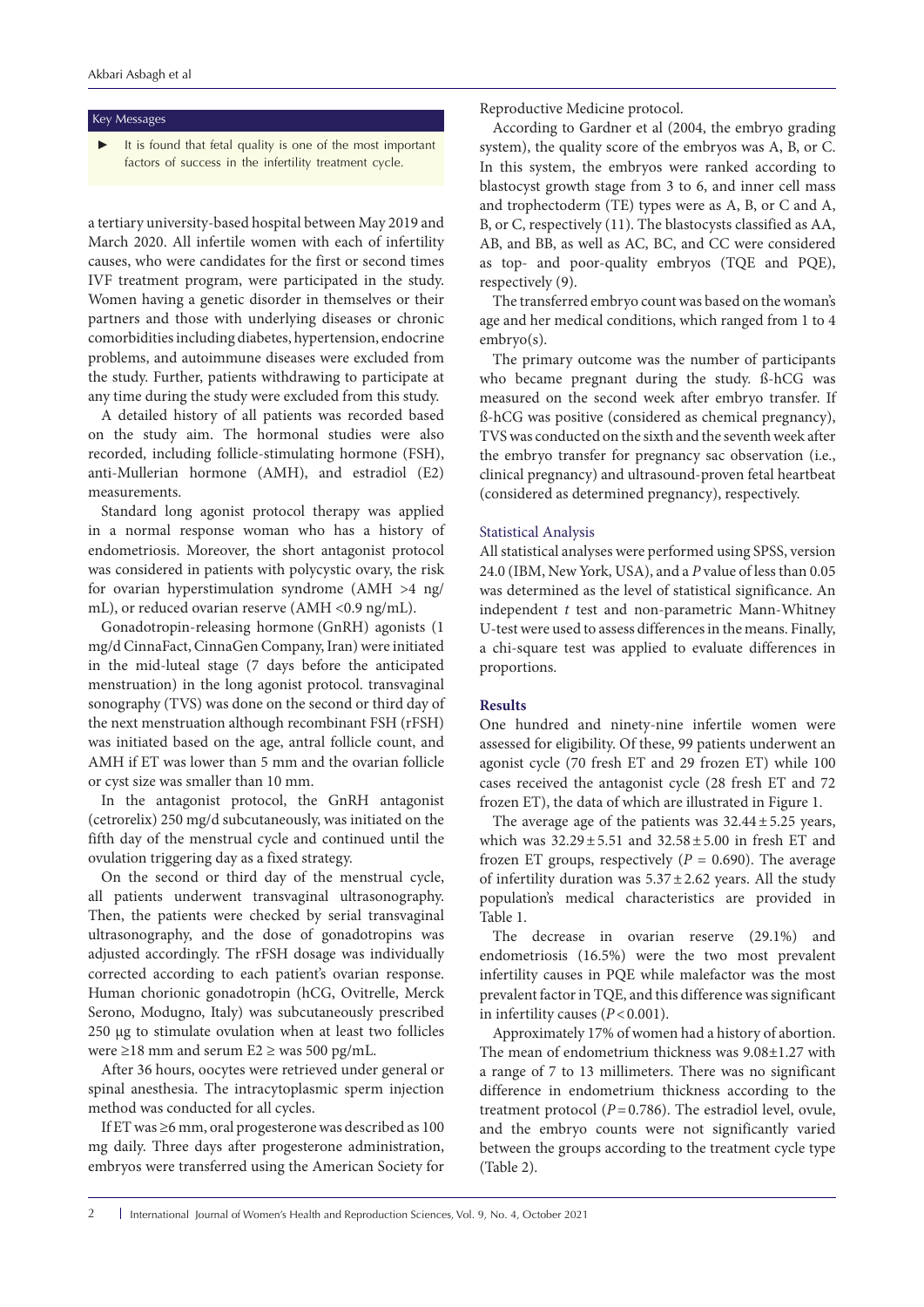

**Figure 1.** The Participants' Cycle Type, Type of Embryo Transfer, Embryo Quality, and the Number of Pregnancy. Note. ET: Embryo transfer; TQE: Top-quality embryo; PQE: Poor-quality embryo.

The mean number of transferred embryos was 2.71±0.73. TQEs and PQEs were transferred in 60.3% ( $n=120$ ) and 39.7% ( $n=79$ ) of the participants, respectively.

Women with TQE were significantly younger than those with PQE (31.35±4.97 vs. 34.09 ±5.27, *P*<0.001). Although the body mass index was higher in the PQE group, this diversity was not significant (*P*=0.137). Additionally, the duration of women's infertility was significantly (*P*<0.001) correlated with the quality of the embryos. The evaluated FSH and AMH levels on the 3<sup>rd</sup> day of menstruation were significantly in more acceptable ranges compared to the TEQ group ( $P \le 0.001$  for both), the details of which are presented in Table 3.

**Table 1.** The Basic Characteristics of Participants

| <b>Characteristics</b>        |                  |
|-------------------------------|------------------|
| Age $(y)$                     | $32.44 \pm 5.25$ |
| Partner's age (y)             | $36.58 \pm 5.79$ |
| Duration of infertility $(y)$ | $5.37 \pm 2.62$  |
| $BM$ (kg/m <sup>2</sup> )     | $25.92 \pm 3.06$ |
| $AMH$ (day 3)                 | $2.97 \pm 2.47$  |
| $FSH$ (day 3)                 | $6.07 \pm 1.50$  |
| Cause of infertility, n (%)   |                  |
| Tubal factor                  | 24 (12.1)        |
| Decreased ovarian reserve     | 28 (14.1)        |
| <b>PCO</b>                    | 16(8)            |
| <b>Endometriosis</b>          | 25 (12.6)        |
| Male factor                   | 36(18.1)         |
| Unexplained                   | 36(18.1)         |
| Multiple factors              | 34 (17.1)        |

Note. BMI: body mass index; AMH: anti-Mullerian hormone; FSH: folliclestimulating hormone; PCO: polycystic ovary.

Totally, positive ß-hCG, clinical pregnancy, the fetal heart rate was observed in 25 (12.6%), 16 (8%), and 15 (7.5%) women, respectively. Based on the results (Table 4), pregnancy measures were higher in the TQE group, and there were significantly higher in clinical pregnancy  $(P=0.020)$  and determined pregnancy  $(P=0.030)$ . As shown in Figure 2, women with C embryo quality had a lower chance of pregnancy and progress of pregnancy to a live birth.

The implantation rate (clinical pregnancy/transferred fetus numbers) was 28%. Additionally, miscarriage and

Table 2. Treatment Outcomes According to Participants' Cycle Type

| <b>Characteristics</b>     | <b>Cycle Type</b> |                   | P     |
|----------------------------|-------------------|-------------------|-------|
|                            | Agonist           | <b>Antagonist</b> | Value |
| Endometrial thickness (mm) | $9.10 \pm 0.13$   | $9.06 \pm 0.12$   | 0.786 |
| Estradiol (pg/mL)          | 1835.01±107.99    | 1908.17±150.23    | 0.693 |
| Ovule number               | $9.68 \pm 0.33$   | $9.09 \pm 0.49$   | 0.323 |
| Embryo number              | $2.66 \pm 0.07$   | $2.77 \pm 0.07$   | 0.277 |

| Table 3. The Basic Characteristics According to Participants' Embryo Quality |  |
|------------------------------------------------------------------------------|--|
|------------------------------------------------------------------------------|--|

| <b>Variables</b>           | <b>Embryos Quality</b> |                   | P       |
|----------------------------|------------------------|-------------------|---------|
|                            | <b>Top Quality</b>     | <b>Antagonist</b> | Value   |
| Female age                 | $n = 120$              | Poor Quality      | < 0.001 |
| $BMI$ (kg/m <sup>2</sup> ) | $n = 79$               | $26.32 + 2.81$    | 0.137   |
| Infertility duration $(y)$ | $4.83 \pm 2.42$        | $6.18 \pm 2.72$   | < 0.001 |
| FSH day 3 (IU/mL)          | $5.77 \pm 1.25$        | $6.54 \pm 1.72$   | 0.001   |
| AMH day 3 (IU/mL)          | $3.51 \pm 2.64$        | $2.16 \pm 1.95$   | < 0.001 |

Note. BMI: body mass index; AMH: anti-Mullerian hormone; FSH: folliclestimulating hormone.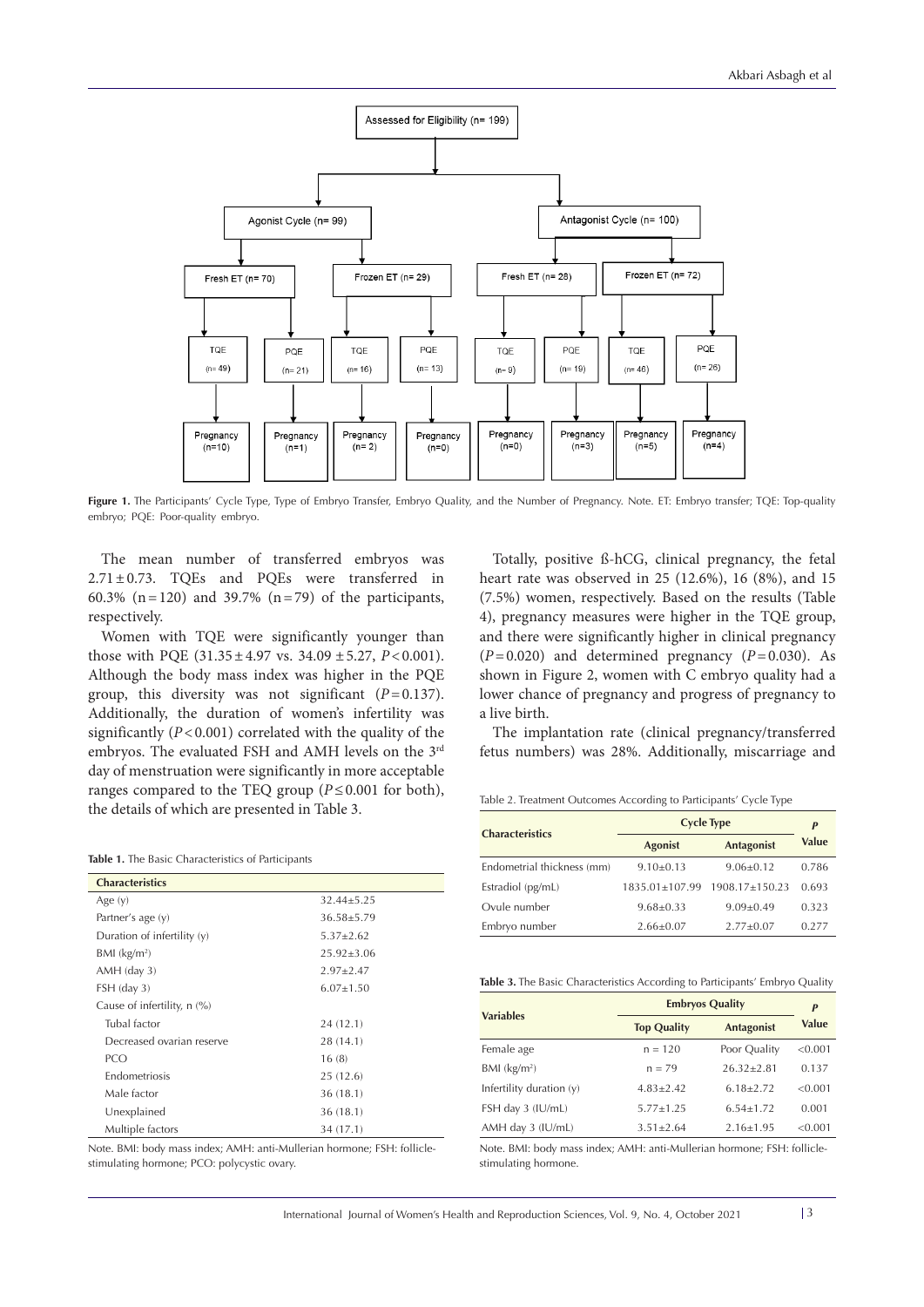**Table 4**. The Comparison of Different Types of Pregnancy According to Participants' Embryo Quality

|                      | <b>Embryos Quality</b>            |                                 | P     |
|----------------------|-----------------------------------|---------------------------------|-------|
| <b>Variables</b>     | <b>Top Quality</b><br>$(n = 120)$ | <b>Antagonist</b><br>$(n = 79)$ | Value |
| Chemical pregnancy   | 17(14.2)                          | 8(10.1)                         | 0.400 |
| Clinical pregnancy   | 14 (11.7)                         | 2(2.5)                          | 0.020 |
| Determined pregnancy | 13(10.8)                          | 2(2.5)                          | 0.030 |

live/dead birth rate were assessed, and based on the results, miscarriages, ectopic pregnancy, and live births were reported in 3 cases, 1 case, and 8 cases, respectively, and 3 participants were still pregnant.

# **Discussion**

The findings demonstrated that embryo quality was affected by many different factors in infertile women, including age, infertility duration, and infertility cause that may have a highly important impact on the result of IVF and pregnancy and pregnancy maintenance in infertile women.

Two previous relevant studies reported that further pregnancy rates and embryo quality were affected by women's age, type of infertility, indications for IVF, and seasonal variations (12,13), which is in accordance with the results of the present study.

As mentioned earlier, the older age of an infertile woman was strongly correlated with PQE. This finding is in line with the literature and can be one of the reasons women younger than 33 years had a higher chance of live birth compared to women older than  $\geq$ 33 years (9,14).

In this study, the rate of pregnancy was higher in pregnant women with TQP, and it was found that PQE might negatively influence the TQE during double-embryo transfer (DET). These results are in conformity with those of some recent studies, reporting that transferring a bad quality embryo, along with a good quality embryo meaningfully lowered both pregnancy and implantation rates as compared with transferring a good quality embryo lonely (15). Nonetheless, this finding is not confirmed by another study (8).

On the other hand, transferring more than one embryo, regardless of the adverse impact of PQE, results in more multiple pregnancies. This situation is related to a higher risk of low birth weight, premature birth, and the need for care in a neonatal intensive care unit in comparison with single pregnancies (16).

Although it seems that single-embryo transfer (SET) is a better choice, DET is mostly preferred in several infertile women. The causes consist of a higher pregnancy rate, the expense of paying for two cycles in comparison with one cycle, and anxiety. Therefore, it is worthy of taking the risk of multiple pregnancies in selected women when balanced versus the little increment in pregnancy rates reported with DET (8,15,17,18). In such cases, well recommendation



Figure 2. The Comparison of Chemical (A) and Clinical Pregnancy (B) According to Participants' Embryo Quality.

and giving useful medical data are of necessity since these women must be capable of equating these factors against the hazards of multiple pregnancies to themselves and any unborn infant. However, one may consider that without a certain reform in the live birth rate, patients may be better treated by having SET when a TQE is available.

### **Study Limitations**

Despite the strong point of our study, the small sample size was one of our study limitations. Another limitation was the lack of evaluating late pregnancy sequels, containing preterm labor, and low birth weight, and it was a singlecenter study.

Thus, it is suggested that future studies use the matching method to eliminate the possible confounders. However, they should not compare pregnancy outcomes with respect to different fetal grading systems.

# **Conclusions**

It seems that TQP transfer should be the first recommendation for infertile women. However, when DET is needed according to the patient's condition,